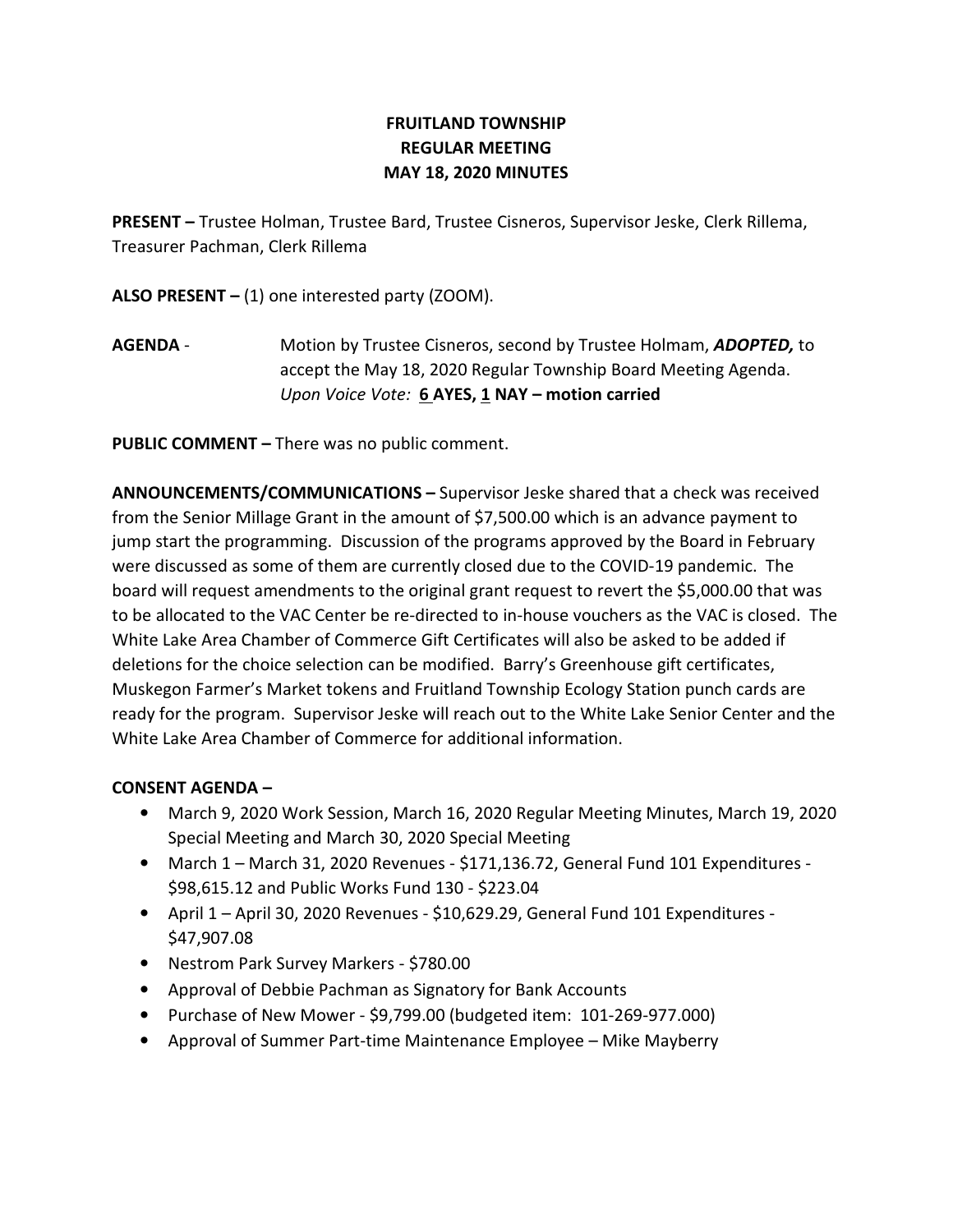Motion by Clerk Rillema, second by Trustee Cisneros, ADOPTED, to approve the Consent Agenda as presented. Roll Call Vote: Clerk Rillema AYE, Trustee Cisneros AYE, Trustee Bard AYE, Treasurer Pachman AYE, Trustee Hampel AYE, Trustee Holman AYE, Supervisor Jeske AYE – motion carried

#### UNFINISHED BUSINESS –

1. Resolution 2020-12 – Lakewood Lots Sale –

Motion by Clerk Rillema, second by Trustee Bard, ADOPTED, to approve the sale of the Lakewood Lots to Mr. Robert Hentschel at a purchase price of \$37,114.00. Roll Call Vote: Clerk Rillema AYE, Trustee Bard AYE, Trustee Holman AYE, Trustee Hampel AYE, Treasurer Pachman AYE, Trustee Cisneros AYE, Supervisor Jeske AYE – motion carried

### NEW BUSINESS –

1. Community Center Waiver of fees for the months of March, April and May –

Motion by Trustee Cisneros, second by Trustee Bard, ADOPTED, to waive the rent fee for the Community Center for WLAA for the months of March, April and May 2020. Upon Voice Vote – 7 AYES - motion carried

2. Ecology Station – June \$5.00 dump passes –

Motion by Trustee Holman, second by Clerk Rillema, ADOPTED, to approve the month of June for the \$5.00 dump pass. Upon Voice Vote – 7 AYES - motion carried

3. Appoint Clerk Rillema as substitute member for the Northside Water Policy Board and Wastewater Board –

> Motion by Trustee Cisneros, second by Trustee Holman, ADOPTED, to appoint Clerk Rillema as the substitute member for the Northside Water Policy Board and Wastewater Board to replace former Treasurer Beegle. Upon Voice Vote – 7 AYES - motion carried

4. New Truck Quotes –